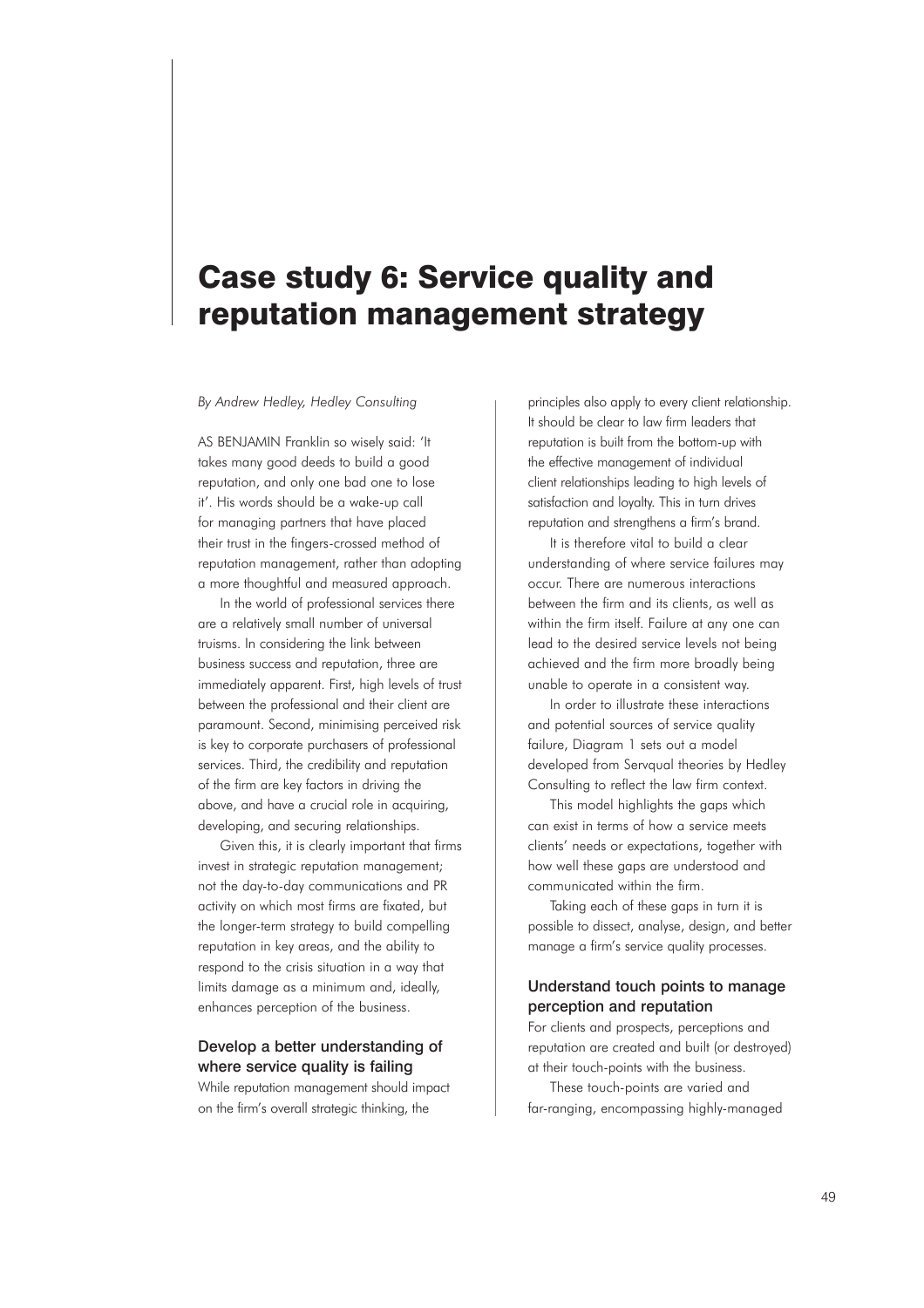interactions through to the day-to-day experiences of contact with the firm. At one extreme they are tightly controlled (for example, corporate literature, seminars/ hospitality, newsletters, and bulletins), while at the other they are concerned with the day-to-day experiences gained in the working environment.

This will range from the mundane, such as telephone responsiveness and manner, to the insightful symbols like the commerciality of the firmís approach, the clarity of its business communications and the way in which projects are delivered to time and budget (or not as the case may be).

Creating a touch-point map, and considering each interaction, can provide great insights for the management team seeking areas where reputation may be damaged and brand promises go unfulfilled.

### Be responsive and responsible

In dealing with service failure and the reputational impact which can ensue, it is important to be both responsive in creating, then communicating, a plan for rectifying problems and, most crucially, be seen to implement this action plan efficiently and effectively.

Research is compelling in demonstrating that it is not the making of the mistake that necessarily defines the outcome, but rather the firmís response to it. Indeed, there is evidence that, for example, service failures can actually enhance client loyalty.

Analysis shows that when a firm recognises an issue, shows concern and responds to it (by putting in place immediate and effective remedial action), the result will often be a client who is more satisfied than before the 'banana skin' appeared. Of course, looking at the psychology of the interaction it is clear the firm that responds in this way demonstrates

commitment, concern, and responsiveness. All of these are drivers of client loyalty and satisfaction.

In reality, however, many firms' initial response is denial, subsequent defensiveness, enduring lack of communication, and ultimate aggression. Can we be surprised that such behaviour kills relationships and creates brand assassins in the market, eager to tell all and sundry about the conduct of their oncetrusted advisor?

The message is clear  $-$  service failure situations need to be managed positively if reputational damage is to be avoided or, at worst, minimised. Adopting ostrichlike tactics will only encourage clients to disengage, and in the longer-term cause substantial, if not irreparable, damage to your most important asset – your reputation.

*Andrew Hedley can be contacted at: andrew.hedley@hedleyconsulting.com or via: www.hedleyconsulting.com*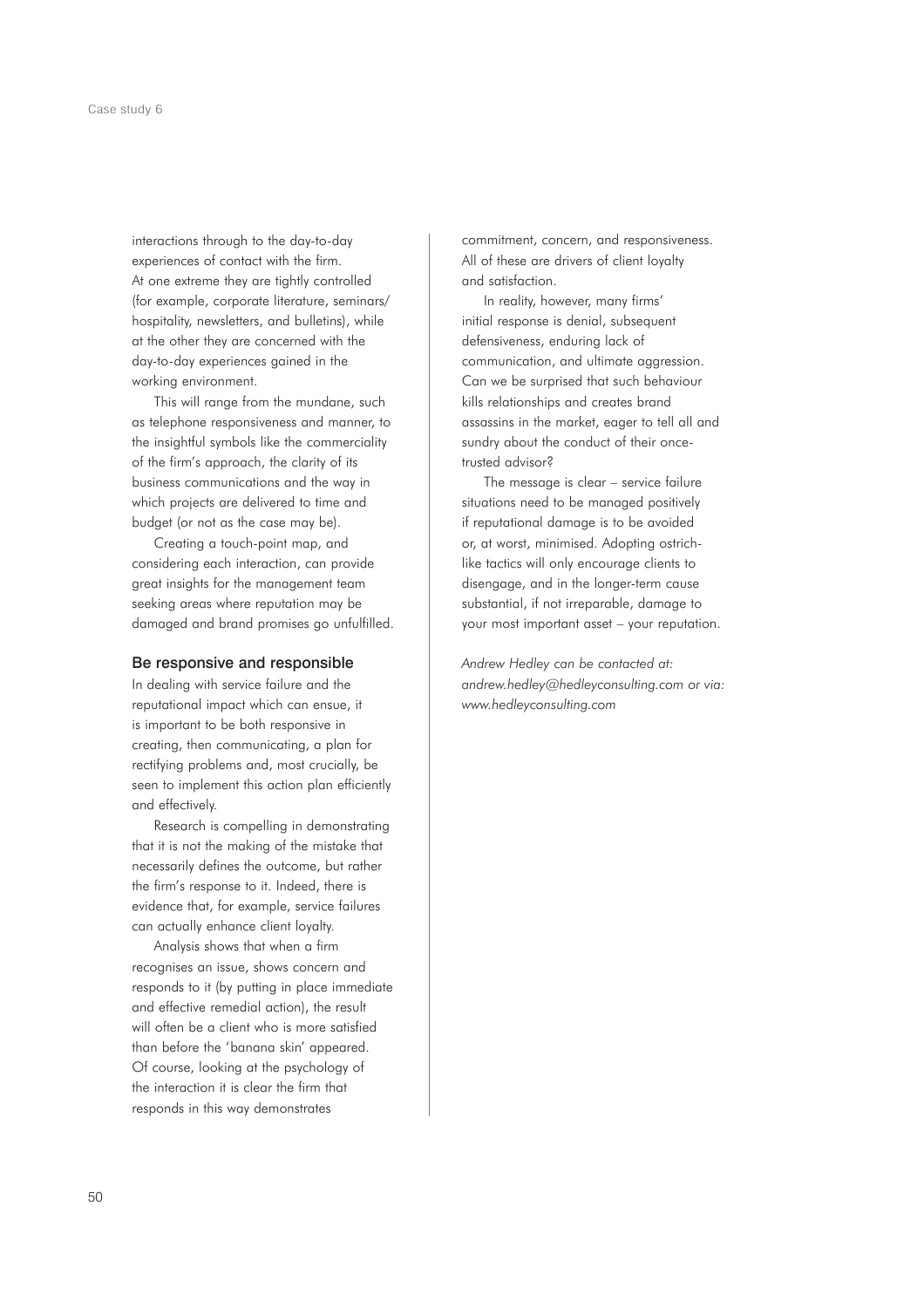

Diagram 1: Possible law firm service quality gaps

# Gap 1: Clients' expectations versus the perceptions of the firm's management team

Management teams that do not invest in research (or do not take on board the results of the research that they commission) can find themselves out of kilter with fast-changing client expectations of service. In a dynamic environment, expectations shift constantly and the service innovation of last year becomes the norm of today.

Other issues seen at this point can be inadequate upwards communication within the firm or too many layers of administration (and vested interests!) shielding or skewing information flows to the senior management team.

Gap 2: The perceptions of the management team versus the levels of service standards The management team needs to be truly committed to meeting its own service standards, ensuring that current clientsí needs are fully met as well as stretching resources to achieve those which are anticipated in the future.

Without such commitment there can be a perception that achieving the required service standards is unfeasible, or that there is slackness in stretching targets or insisting on high standards of consistency in delivery.